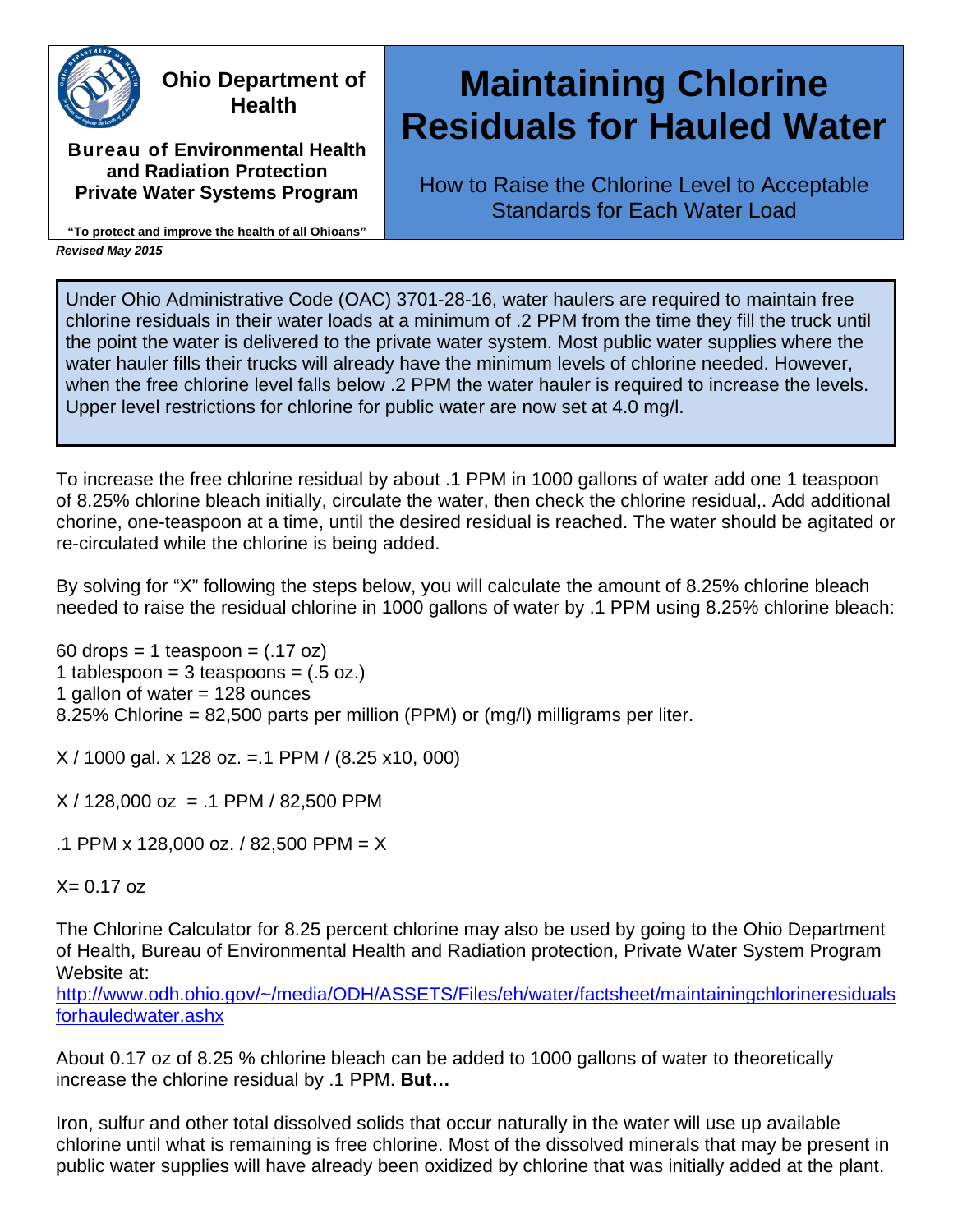However, **more** than the .17 oz. of chlorine will probably need to be added to 1000 gallons of water in order to raise the free chlorine by .1 PPM.

Chlorine test kits must be capable of measuring **.1 PPM of free chlorine residual**. They can be obtained from local water treatment dealers, swimming pool stores, fish stores, or purchased directly from the following chemical test kit companies.

#### **Chemical Test Kits**

Hach Company P.O. Box 389 Loveland, Colorado 80539-0389 Phone: 800-227-4224 Fax: 970-669-2932 [www.Hach.com](http://www.hach.com/)

LaMotte P.O. Box 329 Chestertown, Maryland 21620 Phone (800) 344-3100 Fax (410) 778-6394 [tech@lamotte.com](mailto:tech@lamotte.com)

Cole-Parmer North America 625 East Bunker Court Vernon Hills, IL 60061 Toll Free: 1-800-323-4340 Phone: 1-888-358-4717 Fax: 1-847-247-2929 E-Mail: [info@coleparmer.com](mailto:info@coleparmer.com) [www.coleparmer.com](http://www.coleparmer.com/)

Northwest Scientific Inc. 725 Lohwest Lane Billings, MT 59102 Toll Free: 1-800-628-4428 Phone: 406-252-3269 Fax: 406-245-2935 [WWW.NWSCI.com](http://www.nwsci.com/)

USA Bluebook 3995 Commercial Avenue Northbrook, IL 60062 Phone: 800-548-1234 Fax: 847-689-3030 Email: [customerservice@usabluebook.com](mailto:customerservice@usabluebook.com)

*This list is not all-inclusive and does not represent any endorsements by the Ohio Department of Health, Bureau of Environmental Health and Radiation Protection.*  <http://www.odh.ohio.gov/odhprograms/eh/water/PrivateWaterSystems/main.aspx>*.*

#### **Questions?**

**Private Water Systems Program Bureau of Environmental Health Ohio Department of Health and Radiation Protection 246 N. High St. Columbus, Ohio 43266-0118 (614) 644-7558 [BEH@odh.ohio.gov](mailto:BEH@odh.ohio.gov)**